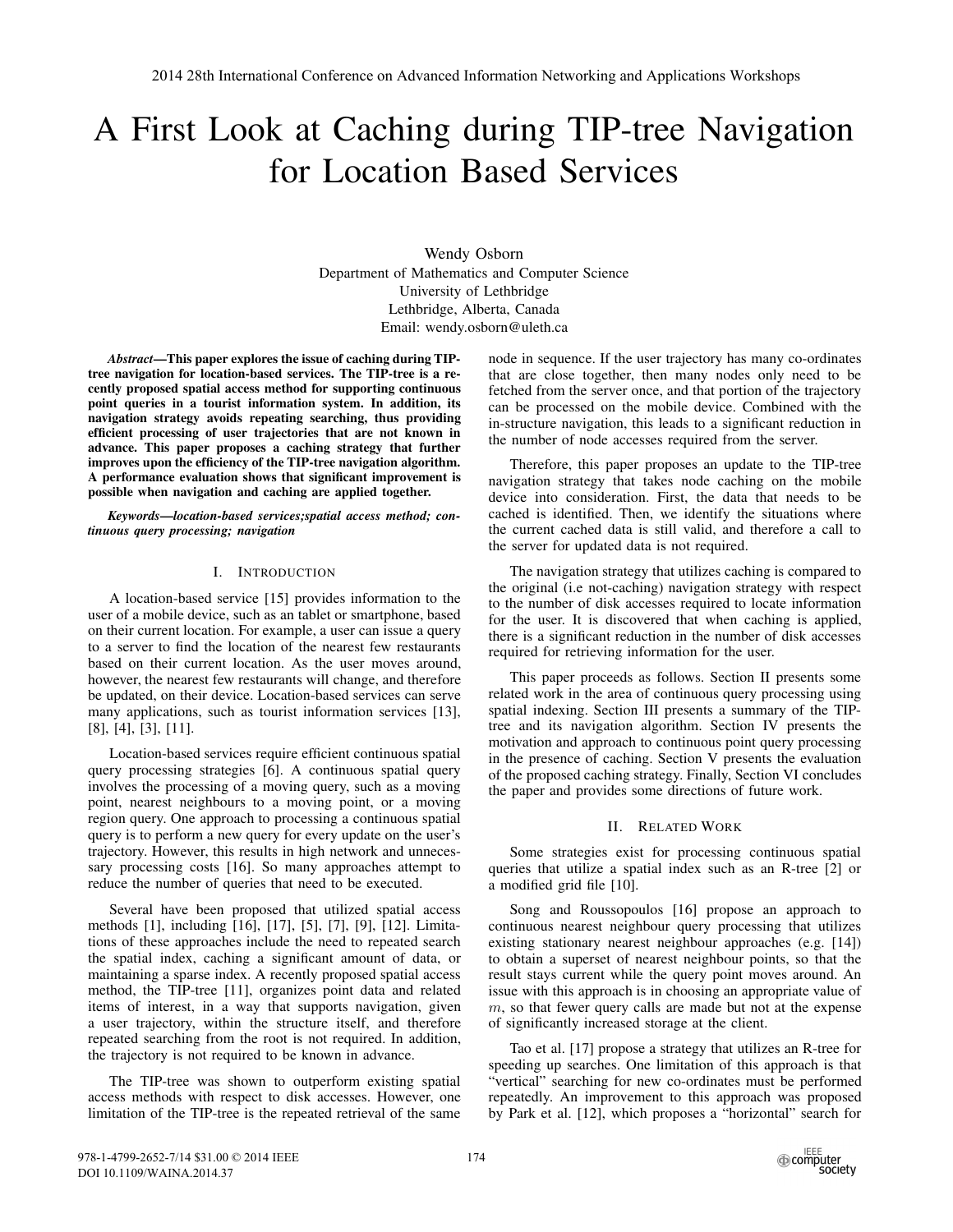nearest neighbour objects along a trajectory. Although their strategy is shown to be efficient when spatial indexes are used, the entire trajectory must be known in advance.

A caching strategy is proposed by Hu et al. [5] to support multiple spatial query types, such as nearest neighbour and region. Their strategy caches on the mobile device results from previous queries and the R-tree nodes that lead to them. The cached partial R-tree is always searched first, with required additional objects that are not available in the cached Rtree fetched afterwards from the server. One issue is that the caching overhead and local processing may be costly.

Jung et al. [7] propose a continuous nearest neighbour approach using a grid index. Every cell in the grid contains a minimum bounding rectangle (MBR), which defines the bounds that contain the points in the cell. If a query does not overlap the MBR, none of its points will either. One limitation is that many portions of the index may be sparse, and thus space is wasted.

Lee et al. [9] propose a strategy that attempts to reduce the number of required queries by fetching both required and additional complementary objects, using an R-tree. One issue is that repeated searching is still required to obtain enough complementary objects.

### III. BACKGROUND

In this section, we present some background on both the TIP-tree and its navigation strategy.

The TIP-tree [11] is a spatial index that provides a user with access to items of interest, which are at a location that is close to the user, based on their current location. It has two key features:

- The TIP-tree provides location-based access to items that are stored within TIP itself, and stored externally to TIP in an information repository such as a digital library collection.
- The TIP-tree can be navigated from within the structure itself to continually present information to the user as the move around.

Figure 2 depicts an example TIP-tree structure and a navigation example (from [11]). Some of the TIP-tree structure will be summarized below, followed by the navigation example. More details on TIP-tree construction can be found in [11].

The root node is indicated with bold lines. The child node that is accessed from the NE location of the node represents a region of space that covers the North Island of NZ. From this node, the child node that is accessed from the NW location represents a region of space that contains Auckland and Hamilton.

The trajectory consists of locations in Auckland (point 1), Hamilton (point 2), somewhere in central North Island (point 3), and Wellington (point 4). An initial query is performed to locate the node containing points of interest (POIs) in Auckland, and send them to the user's mobile device. The user then proceeds to Hamilton. On arrival in Hamilton, the POIs for Hamilton are fetched and sent to the user's device. As the user proceeds south, the navigation strategy proceeds up one level of the tree to the parent of the node containing Auckland and Hamilton.

Figure 1 presents the navigation algorithm from [11]. In the algorithm,  $(x, y)$  is the set of co-ordinates that represent user query and  $X$  is the node whose region contains the query point. An initial search is done to locate a stating node, given the query point. From there, the navigation proceeds as follows. First, a new set of user query co-ordinates are received from the mobile device, and the current node  $X$  is fetched. Then, the one of the following situations occurs:

- The user query is in the region of space represented by  $X$ , and is in a region that contains a list node of items. In this case, the information is retrieved and sent to the user.
- The user query is in the region of space represented by  $X$ , and is in a region that contains a link to a child node. The query point is transferred to the child node of  $X$ .
- The user query is no longer in the region of space represented by  $X$ . The user query is sent to the parent node of  $X$ . If the existing node happens to be the root, then the search terminates.
- Otherwise, there is no further information to send to the user.

The navigation repeats through the above situations until it terminates.

#### IV. CACHING FOR TIP-TREE NAVIGATION

In this section, the motivation for this work is presented, followed by the proposed approach to caching and navigation given the existing of caching.

Given the example summarized in Section III, and the experiments that were performed in [11], we observed the following: many points along the user trajectory may reside in the same region of space that is represented by a node. This is resulting in the same node being retrieved many times, when it is not necessary. This node (and the information on all items that are reference from it) can be cached on the mobile device, which will stop the occurrence of multiple retrievals for a sequence of trajectory points.

Referring back to Figure 2, we see that Auckland and Hamilton reside in the region of space that is reference by the same node. Therefore, the additional node retrieval to retrieve Hamilton could have been avoided. Similarly, one less node retrieval could have occurred for the last two points on the trajectory as the user made their way to Wellington.

Given a node (and information on all items that are referenced from it), we can cache this data on the mobile device and use it while it is still considered valid. Referring back to Figure 2, we see that the following information is referenced from a node:

- One or more list nodes that contain items of interest, and,
- One or more regions of space corresponding to a child node.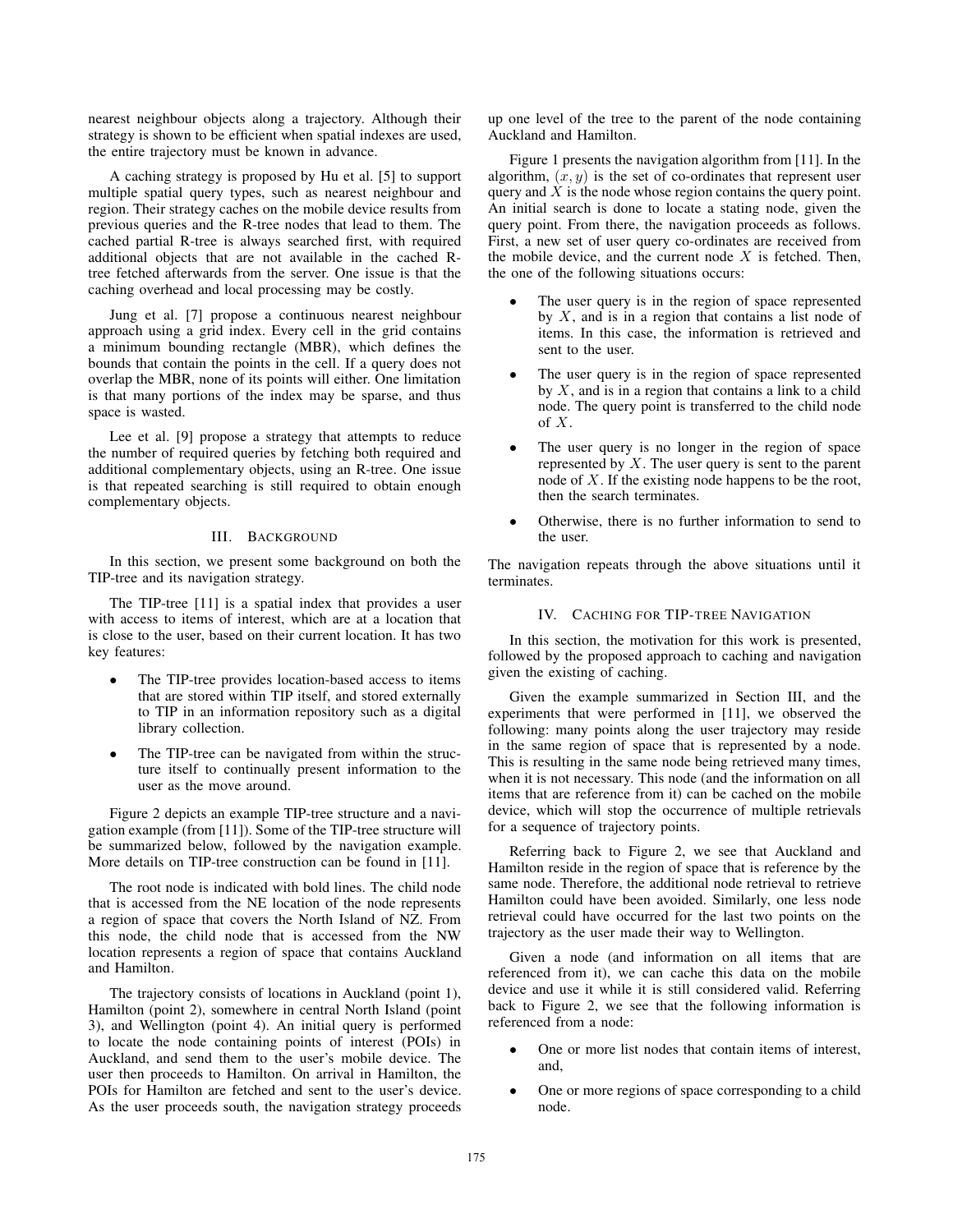```
traversing = true ;
search\_point(x,y)= obtain start c o −ordinates (x,y);
node X = search(x, y);
while ( traversing ) {
   (x, y) = new\_co-ordinates(x, y);fetch\_node(X);/ ∗ is search within the bounded region
     covered by current node?*/
   if ((x, y) within node_MBR(X)) {
      Loc = determineLoc(X);/ ∗ does location contain coordinate ? ∗ /
     if (contains_c o-ordinate (Loc)) {
         Sights = access_all\_sites (Loc);display_all_sights (Sights);
     }
     / ∗ traverse subtree? ∗ /
     else if (with\_node\_MBR_of\_child (Loc))X = \text{child\_node}(X);}
     /* otherwise, there is no information
        to display , so nothing is done
        u ntil co−ordinates are updated . ∗ /
 }
 / ∗ if search outside current region ,
 move to parent region if exists.*/
  else if ( has parent\_node(X) ) \{X = parent\_node(X);}
 /* otherwise, outside of space covered by
    index, so terminate search */
  else {
         traversing = false ;
 }
}
```




Fig. 1. TIP-tree Navigation (from [11])

When this information is cached, it is considered valid under the following circumstances, and a query does not need to be performed on the server:

- The user query point does not move outside of the region of space that corresponds to the current node, and
- The user query does not move inside of the region of space corresponding to a child node that is referenced from the current node.

Otherwise, a query call needs to be made from the mobile device to the server. For the first circumstance above, at least the parent node will need to be retrieved, and possibly along with others in order to locate the node whose region contains the current query point. For the second circumstance, the child node will need to be retrieved.

Fig. 2. TIP-tree with navigation example (from [11])

However, if a region of space is significantly large, and the user trajectory consists of points that are very close together, this will result in cached information remaining valid for many query points on the trajectory. This, in turn, will result in significantly fewer calls to the server for updated information.

If we refer back to Figure 2, we observe that only two node accesses are required now, instead of the four accesses that were required initially. The second node access only takes place when the user query moves south of Hamilton and ultimately moves outside of the region of space that is reference by the first node. The navigation strategy on the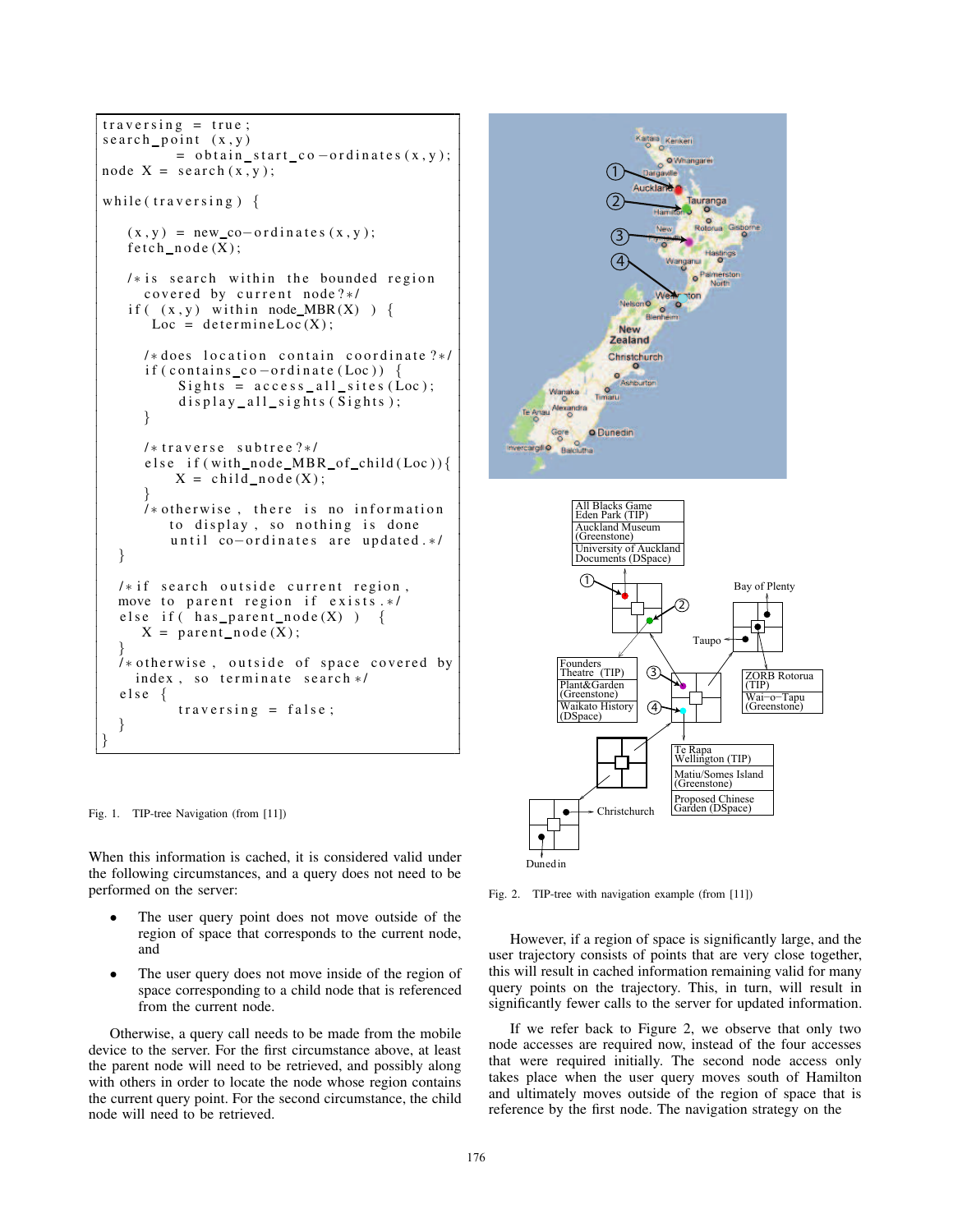



Fig. 3. Data Set Size vs. Disk Accesses



Fig. 5. Data Set Size vs. Disk Accesses (High Point Count)



Fig. 7. Data Set Size vs. Disk Accesses (High Density)

Fig. 4. Data Set Size vs. Disk Accesses (High Density)



Fig. 6. Path Points vs. Disk Accesses



Fig. 8. Path Points vs. Disk Accesses (High Point Count)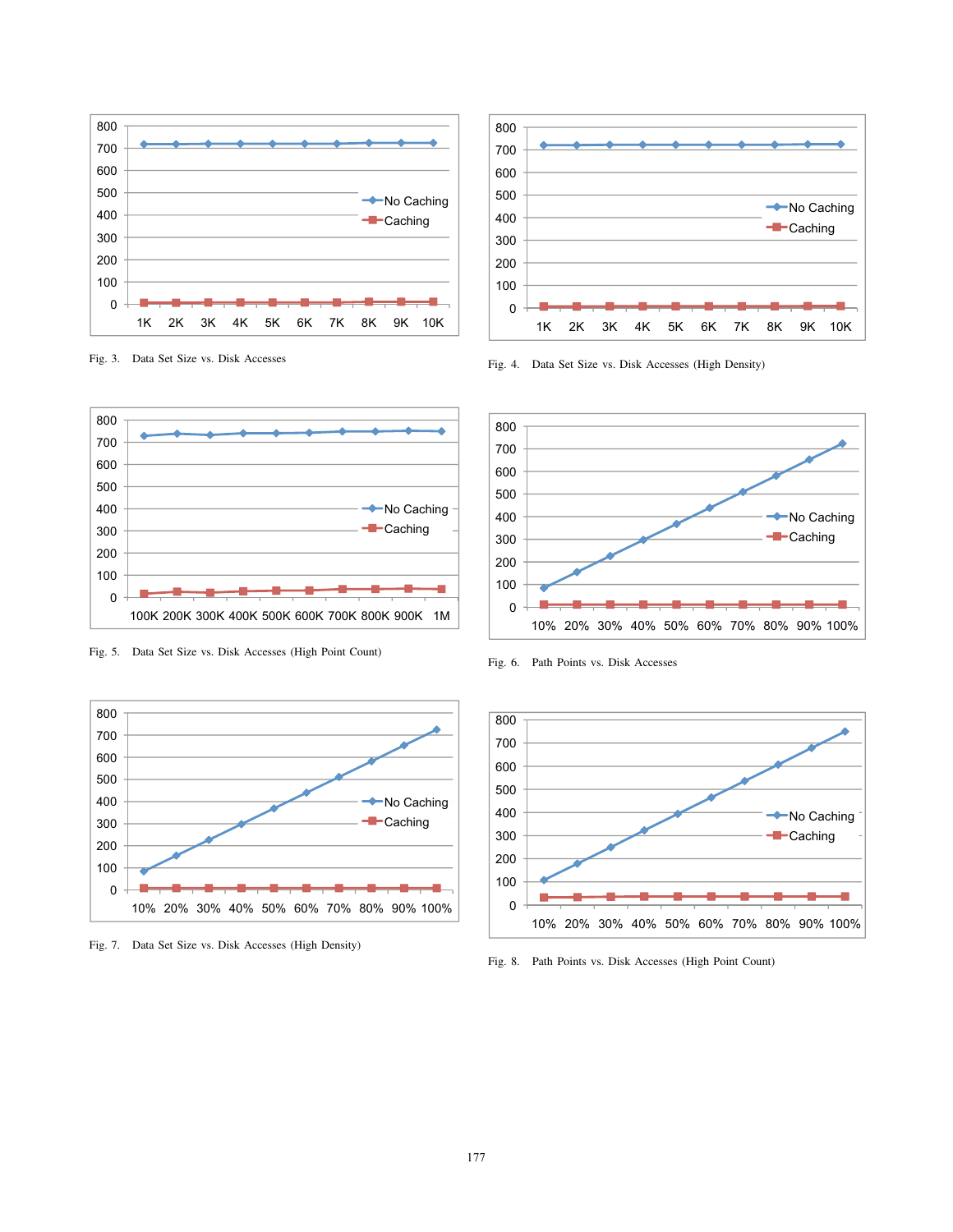server then proceeds to the parent node, and send that node (and all related information) to the mobile device.

# V. EVALUATION

This section presents the methodology and results of the performance evaluation. Here, we compare the performance of TIP-tree navigation when caching is utilized, versus TIP-tree navigation when caching is not used.

The evaluation uses four data sets - one user trajectory (T) and three sets of co-ordinates (P1, P2 and P3). The set T contains 712 co-ordinates that represent a user's trajectory between two cities on the North Island that are 16 kilometres apart. The trajectory was recorded using a mobile device. The set P1 consists of 10,000 co-ordinates, which represent various locations around the North Island of New Zealand. P2 consists of 10,000 co-ordinates, which represents locations from around the Waikato Region of New Zealand. Both P1 and P2 consist of co-ordinates that represent the location of actual municipalities in New Zealand, as well as randomly generated co-ordinates that represent other points of interest. The purpose of set P2 is to to be able to evaluate the strategies for a very dense point set. P3 consists of 1,000,000 randomly generated co-ordinates from around the North Island of New Zealand. The purpose of set P3 is to be able to evaluate the strategies for a very large point set.

The performance criteria for all tests is the number of disk accesses required in the TIP-tree for locating items of interest that are near the user query. For the navigation algorithm that does not utilize caching, we assume the worst-case scenario a disk access is required every time a node is touched. When caching is used, we still record a disk access for every node touch. However, this only occurs when the cached node is no longer valid and the mobile device sends co-ordinates to the server to fetch the next node.

Our evaluation includes six tests. The first three tests examines the effect of the number of co-ordinates in the TIPtree on the number of disk accesses required to locate items of interest for the user. The remaining three tests examines the effect of the number of co-ordinates on the user trajectory on the number of disk accesses needed for locating information.

#### *A. Data Set Size*

For the first test, we set P1 and trajectory T. For each of the 10 test runs performed, a TIP-tree was created using a subset of the points in P1, beginning with 10% of the co-ordinates, 20% of the co-ordinates, up to the entire set. Then, both the caching and non-caching versions of the navigation algorithm are executed using the entire trajectory T, and for both the number of disk accesses are recorded.

The second and third tests are similar to the first test. The only difference is that set P2 is used for the second test, while set P3 was used for the third test.

Figures 3, 4 and 5 depicts the results of the first, second and third test respectively. Over all tests, we see a common trend of a significantly lower number of disk accesses when caching is used over when caching is not used. In addition, we see for all tests that the number of co-ordinates in the index does not result in a significant change in the number of disk accesses required to process T. For test one, the number of disk accesses required for processing T when caching is used is between 7 and 11, while the number required for the non-caching scenario is between 718 and 724. For test two, between 7 and 9 disk accesses were required in when caching was used, versus between 721 to 725 when caching was not used. For test 3, between 16 and 39 disk accesses were required when caching was used, versus between 729 and 750 when caching was not used. Another observation at this point is that the number of disk accesses when caching was used increases when the number of co-ordinates in the index increases - as noticed in test three where the number of co-ordinates in the index is into the hundreds of thousands. However, this increase is very minimal when compared to the index size.

#### *B. User Trajectory Size*

For tests four, five and six, we vary the number of points on the user trajectory T, while keeping the number of points in the index constant. For the fourth test, we create a TIP-tree with using all co-ordinates in set P1. For each of the 10 tests runs, we use 10% of the co-ordinates on T, followed by 20% of the co-ordinates, up to all of the co-ordinates on T. For all tests runs, the overall distance of 16 kms is maintained.

Again, the fifth and sixth tests are similar to the fourth test, with the only difference being that set P2 (i.e a dense 10,000 co-ordinate TIP-tree) is used for the fifth test and P3 (i.e. a 1,000,000 co-ordinate TIP-tree) is used for the sixth test.

Figures 6, 7 and 8 depicts the results of the fourth, fifth and sixth tests respectively. Again, we see some common trends among all of the tests. First, the number of disk accesses required when caching is used is still significantly lower than the number of disk access when caching is not used. Second, when caching is not used, the number of disk accesses increases linearly as the number of points on the trajectory increases. However, the surprising result is that the number of disk accesses appears to remain constant when caching is used and does not appear to be affected by the number of points on the user trajectory!

For the fourth test, the number of disk accesses required for processing T when caching is used is constant at 11, where that number varies between 84 and 724 when no caching is used. For the fifth test, the number of disk accesses required when caching is used is constant at 9, while the number varies from 85 to 725 when no caching is used. Finally for the sixth test, the number of disk access when caching is used varies from 33 to 37, and from 108 to 750 when no caching is used. Again, we do see that for a larger number of co-ordinates in the index, the number of disk accesses required when no caching is used is higher than when when fewer points exist in the index. However, this number is still constant and significantly lower than when caching is used.

# VI. CONCLUSION

In this paper, we propose an update to the TIP-tree navigation strategy that takes node caching on the mobile device into consideration. The data that needs to be cached is identified first. Then, we identify the situations where the current cached data is still valid, and therefore a call to the server for updated data is not required.